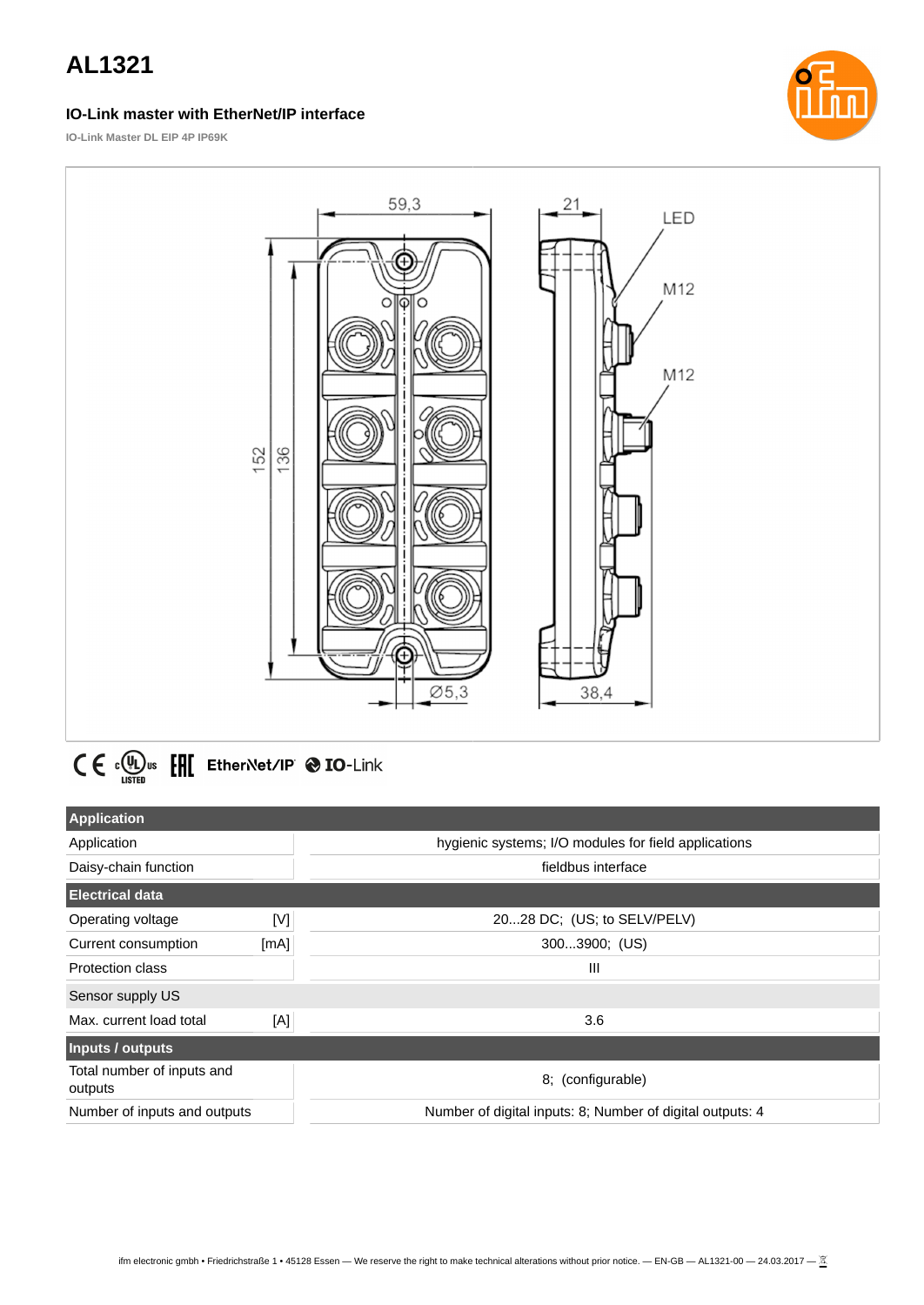## **IO-Link master with EtherNet/IP interface**

**IO-Link Master DL EIP 4P IP69K**



| <b>Inputs</b>                                      |             |                                                         |  |  |
|----------------------------------------------------|-------------|---------------------------------------------------------|--|--|
| Number of digital inputs                           |             | 8; (IO-Link Port Class A: 4 x 2)                        |  |  |
| Switching level high                               | $[{\sf M}]$ | 1128                                                    |  |  |
| Switching level low                                | $[{\sf V}]$ | 05                                                      |  |  |
| Digital inputs protected<br>against short circuits | yes         |                                                         |  |  |
| <b>Outputs</b>                                     |             |                                                         |  |  |
| Number of digital outputs                          |             | 4; (IO-Link Port Class A: 4 x 1)                        |  |  |
| Max. current load per output                       | [mA]        | 300                                                     |  |  |
| Short-circuit proof                                |             | yes                                                     |  |  |
| <b>Interfaces</b>                                  |             |                                                         |  |  |
| Communication interface                            |             | Ethernet; IO-Link                                       |  |  |
| Ethernet - EtherNet/IP                             |             |                                                         |  |  |
| Transmission standard                              |             | 10Base-T; 100Base-TX                                    |  |  |
| <b>Transmission rate</b>                           | 10; 100     |                                                         |  |  |
| Protocol                                           |             | EtherNet/IP                                             |  |  |
| <b>Factory settings</b>                            |             | IP address: 192.168.1.250                               |  |  |
|                                                    |             | subnet mask: 255.255.255.255                            |  |  |
|                                                    |             | gateway IP address: 0.0.0.0                             |  |  |
|                                                    |             | MAC address: see type label                             |  |  |
|                                                    |             | DHCP, BOOTP, static                                     |  |  |
| Note on interfaces                                 |             | DLR (Device Level Ring)                                 |  |  |
|                                                    |             | Supported network topologies: line                      |  |  |
|                                                    |             | ring                                                    |  |  |
| Ethernet - Internet of Things                      |             |                                                         |  |  |
| <b>Transmission standard</b>                       |             | 10Base-T; 100Base-TX                                    |  |  |
| Transmission rate                                  |             | 10; 100                                                 |  |  |
| Protocol                                           |             | <b>MQTT JSON</b>                                        |  |  |
| Factory settings                                   |             | IP address: 169.254.x.x                                 |  |  |
|                                                    |             | subnet mask: 255.255.0.0                                |  |  |
|                                                    |             | gateway IP address: 0.0.0.0                             |  |  |
|                                                    |             | MAC address: see type label                             |  |  |
| Note on interfaces                                 |             | Secure protocol: HTTPS                                  |  |  |
| IO-Link Master                                     |             |                                                         |  |  |
| Transmission type                                  |             | COM1 (4,8 kBaud); COM2 (38,4 kBaud); COM3 (230,4 kBaud) |  |  |
| IO-Link revision                                   |             | 1.1                                                     |  |  |
| Number of ports class A                            |             | $\pmb{4}$                                               |  |  |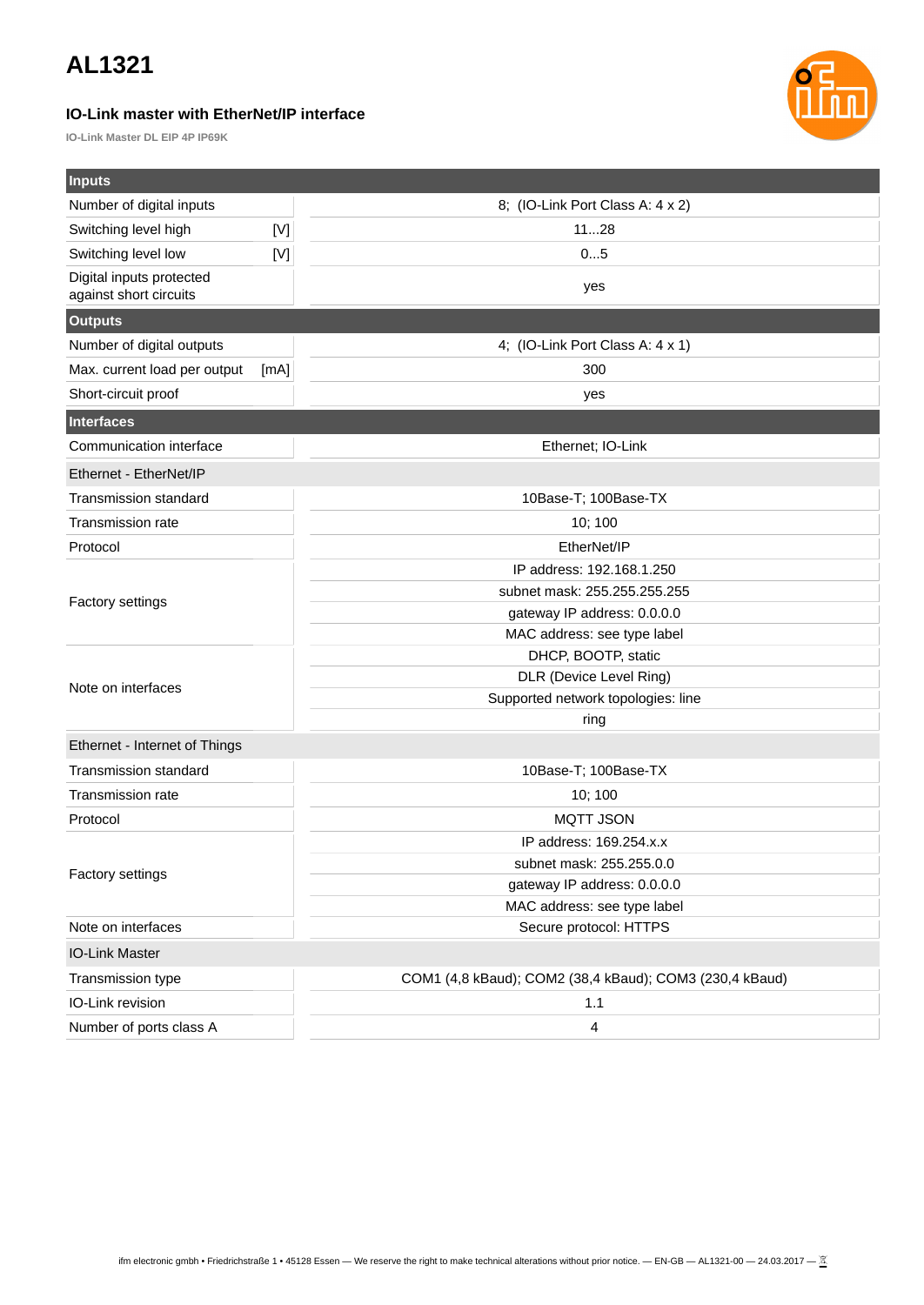## **IO-Link master with EtherNet/IP interface**



**IO-Link Master DL EIP 4P IP69K**

| <b>Operating conditions</b>                                                                                                                                                                                                                     |                                                                |                                                                                       |                         |  |
|-------------------------------------------------------------------------------------------------------------------------------------------------------------------------------------------------------------------------------------------------|----------------------------------------------------------------|---------------------------------------------------------------------------------------|-------------------------|--|
| Ambient temperature                                                                                                                                                                                                                             | [°C]                                                           | $-2560$                                                                               |                         |  |
| Storage temperature                                                                                                                                                                                                                             | [°C]                                                           | $-2585$                                                                               |                         |  |
| Max. relative air humidity                                                                                                                                                                                                                      | [%]                                                            | 90                                                                                    |                         |  |
| Protection                                                                                                                                                                                                                                      |                                                                | IP 65; IP 66; IP 67; IP 69K; (operation with stainless steel protective caps: IP 69K) |                         |  |
| Protection rating (NEMA 250)                                                                                                                                                                                                                    |                                                                | 6P                                                                                    |                         |  |
| Degree of soiling                                                                                                                                                                                                                               |                                                                | $\overline{c}$                                                                        |                         |  |
| Chemical media                                                                                                                                                                                                                                  |                                                                | ISO 16750-5                                                                           | HLP, CC, DB, DC, DD, CA |  |
|                                                                                                                                                                                                                                                 |                                                                | NEMA 250 5.13.1                                                                       | AA                      |  |
| <b>Tests / approvals</b>                                                                                                                                                                                                                        |                                                                |                                                                                       |                         |  |
| <b>EMC</b>                                                                                                                                                                                                                                      |                                                                | EN 61000-6-2                                                                          |                         |  |
|                                                                                                                                                                                                                                                 |                                                                | EN 61000-6-4                                                                          |                         |  |
| Shock resistance                                                                                                                                                                                                                                |                                                                | DIN EN 60068-2-27                                                                     |                         |  |
| Vibration resistance                                                                                                                                                                                                                            |                                                                | DIN EN 60068-2-64 2009-04                                                             |                         |  |
|                                                                                                                                                                                                                                                 |                                                                | DIN EN 60068-2-6 2008-10                                                              |                         |  |
| <b>MTTF</b>                                                                                                                                                                                                                                     | [years]                                                        | 95                                                                                    |                         |  |
| <b>Mechanical data</b>                                                                                                                                                                                                                          |                                                                |                                                                                       |                         |  |
| Weight                                                                                                                                                                                                                                          | 283.5<br>[g]                                                   |                                                                                       |                         |  |
| housing: PA grey; socket: stainless steel (1.4404 / 316L)<br><b>Materials</b>                                                                                                                                                                   |                                                                |                                                                                       |                         |  |
| <b>EPDM</b><br>Sealing material                                                                                                                                                                                                                 |                                                                |                                                                                       |                         |  |
| <b>Accessories</b>                                                                                                                                                                                                                              |                                                                |                                                                                       |                         |  |
| Items supplied<br>Protective cap: 1 x M12, stainless steel, E12542                                                                                                                                                                              |                                                                |                                                                                       |                         |  |
| <b>Remarks</b>                                                                                                                                                                                                                                  |                                                                |                                                                                       |                         |  |
| Remarks                                                                                                                                                                                                                                         | For further information please see the operating instructions. |                                                                                       |                         |  |
| Pack quantity                                                                                                                                                                                                                                   |                                                                | 1 pcs.                                                                                |                         |  |
| <b>Electrical connection - Ethernet</b>                                                                                                                                                                                                         |                                                                |                                                                                       |                         |  |
| $Q_{2}$ and $Q_{2}$ and $Q_{3}$ and $Q_{4}$ and $Q_{5}$ and $Q_{6}$ and $Q_{7}$ and $Q_{8}$ and $Q_{9}$ and $Q_{9}$ and $Q_{9}$ and $Q_{9}$ and $Q_{9}$ and $Q_{9}$ and $Q_{9}$ and $Q_{9}$ and $Q_{9}$ and $Q_{9}$ and $Q_{9}$ and $Q_{9}$ and |                                                                |                                                                                       |                         |  |

Connector: M12; Sealing: EPDM



| EtherNet/IP X21, X22 |          |
|----------------------|----------|
| 1                    | $TX +$   |
| $\overline{2}$       | $RX +$   |
| 3                    | TX -     |
| 4                    | RX -     |
| 5                    | not used |